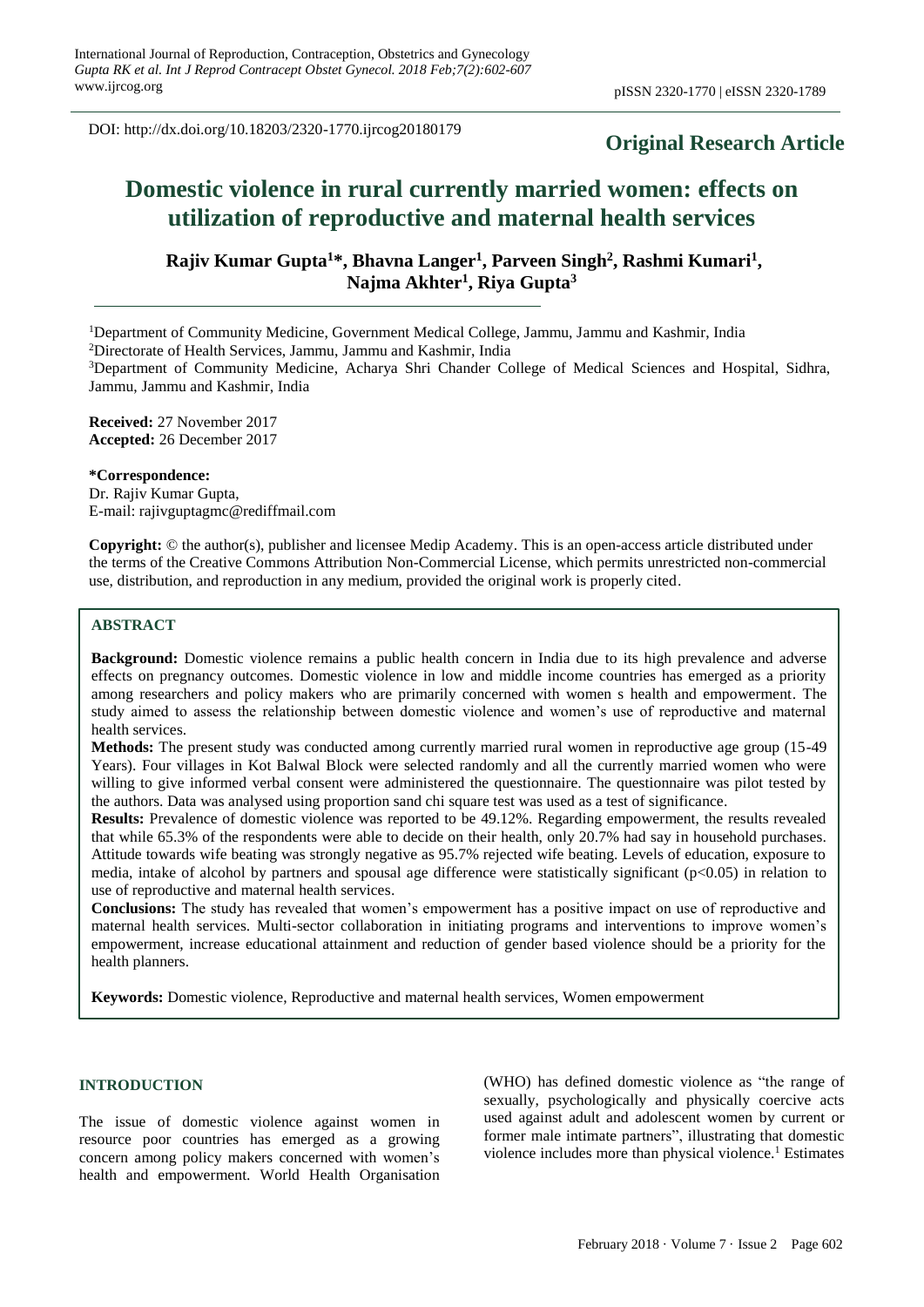suggest that the life time prevalence of partner violence falling between 23% and 49%.<sup>2</sup>

Maternal, newborn and child mortality skill remain the major public health problems in India. Estimates show that 2, 87,000 women die worldwide from complications of pregnancy and childbirth with 87% of these deaths occurring in sub Saharan Africa and South Asia.<sup>3</sup>

Access to modern contraceptive methods can avert 22-30% of maternal deaths while presence of skilled birth attendant during childbirth and emergency obstetric care can prevent up to 60% of maternal deaths and 40% of intrapartum related neonatal deaths.4,5 Besides, women's empowerment, autonomy and decision-making power in family affairs including spending money have shown to positively influence the use of contraception, antenatal care, skilled birth attendant and vaccination services.<sup>6-8</sup>

Previous studies on the association between domestic violence and use of reproductive and maternal services had varied results. Studies in India, Bangladesh and Nepal have shown that women who experienced either physical violence alone or both physical and sexual violence have lower odds of receiving antenatal care compared with other women.6,7,9 Kishore et al found no association between use of antenatal care and domestic violence.<sup>10</sup>

There have been quite a few studies on prevalence of domestic violence and influence of socio demographic characteristics on domestic violence in India but there was paucity of research on the association between domestic violence, women's empowerment and use of reproductive and maternal health services.

The present study explores the association of spouse violence, women's empowerment and various socio demographic characteristics related to health care seeking for family planning, antenatal care and delivery service in rural currently married females in Northern India. Authors hope that evidence so generated would help policy makers and providers increase women's utilization of reproductive and maternal health services by facilitating development of strategies to address the issues of domestic violence and women s empowerment.

# **METHODS**

The present cross sectional study was conducted among the currently married women in the age group of 15-49 years in a rural area of Jammu district. Before the start of the study, due permission was sought from Institutional Ethical Committee of GMC Jammu.

The study was conducted in Kot Balwal block of Jammu district. This health block was divided into four zones viz East, West, North and South. Using simple random technique, one village was selected from each of these zones. Thus, four villages were selected randomly for the purpose of the current study. The study sample was the currently married females (15-49 years) who were administered the questionnaire. The questionnaire was developed by the authors and was pilot tested on a group of 20 rural women attending the OPD of a tertiary care hospital. After pilot testing, some modifications were incorporated before putting it finally to the use.

All the eligible women in the selected villages were enquired about the domestic violence. The term domestic violence in the context of current study meant if the respondent had ever experienced physical violence or sexual violence or both. Only those females who gave a positive history of domestic violence were further interviewed. At the onset of the interview, respondents were enquired about socio demographic characteristics like fertility, literacy, employment status, age at marriage, partners alcohol intake and age difference between the spouses.

Among the utilization of reproductive and maternal health services, the respondents were enquired about current use of modern contraceptive method, utilization of 4 or more antenatal care (ANC) visits and availability of skilled birth attend (SBA) during the most recent birth. The women who gave birth in the five years preceding the survey were enquired if they have received antenatal care for their most recent birth and the number of ANC visits. The respondents were further enquired about their participation in household decision making and attitude towards wife beating.

#### *Statistical analysis*

The data thus collected was tabulated and analysed. Frequency distribution and percentages of socio demographic and key outcome variables were examined. (Chi square test was used as test of significance and p value <0.05 were considered statistically significant.

#### **RESULTS**

During the course of the study, 570 rural currently married women were enquired about the history of domestic violence and of these, 280 women gave positive history of domestic violence. The prevalence of domestic violence was found to be 49.12% (280/570). So, these 280 currently married women with a positive history of domestic violence were administered the questionnaire.

Among the respondents, 43.57% were in 25-34 year age group while 35.35% were in 35-49 year age group. More than two-third were educated upto secondary or higher levels and only about one-third of them were employed. About 91% of the respondents had exposure to media and had married at age  $> 18$  years. About half (49.2%) of the respondents had 1-2 living children and 31% had partners who consumed alcohol. Regarding spousal age difference, men were older in 90% cases and 60.4% respondents had a living son (Table 1).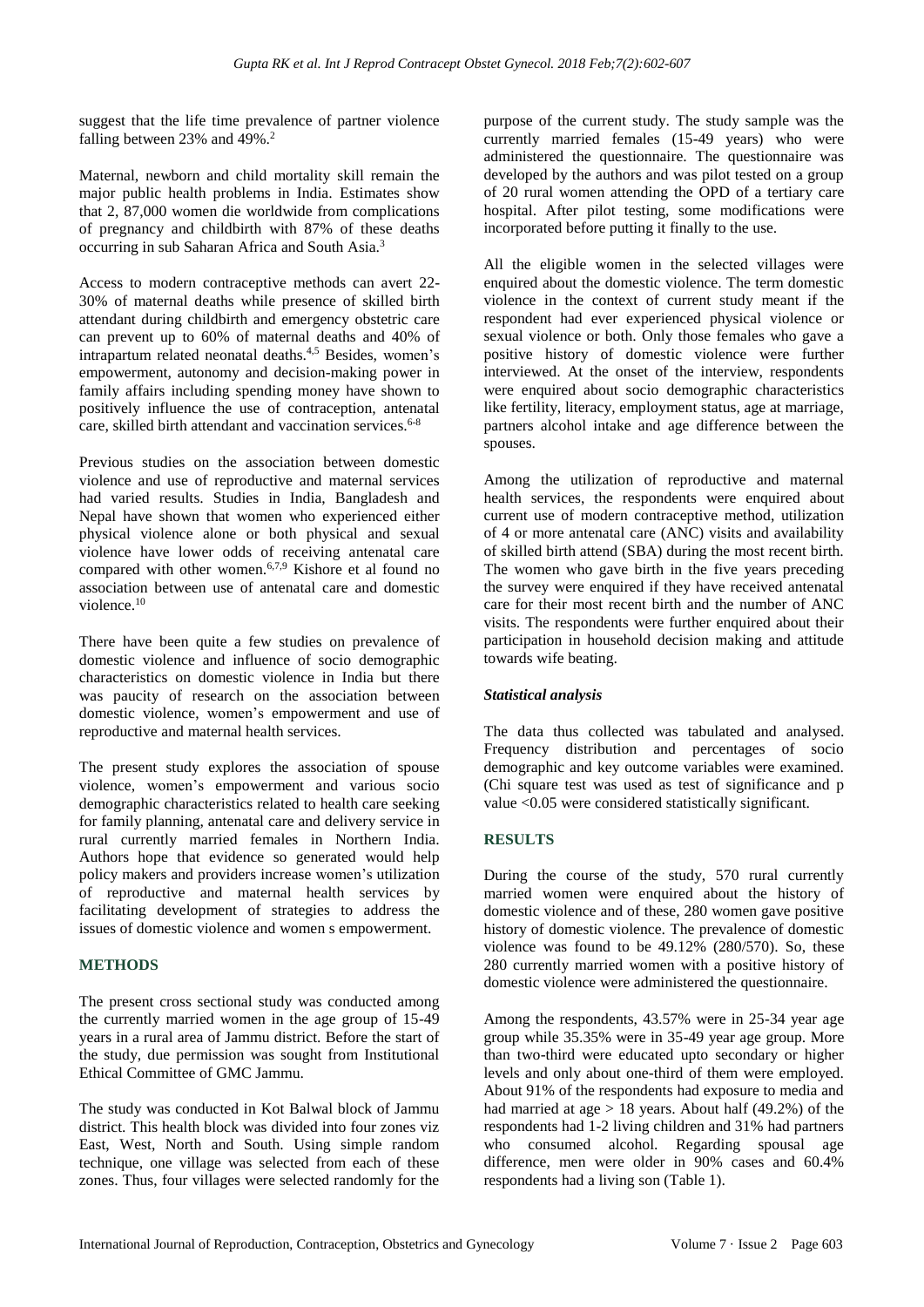**Table 1: Distribution of currently married women interviewed for DV by selected socio-demographic characteristics (n=280).**

|                          | Socio demographic variable | <b>Number</b> | Percentage |  |
|--------------------------|----------------------------|---------------|------------|--|
| Age in                   | 18-24                      | 59            | 21.07      |  |
| completed                | $25 - 34$                  | 122           | 43.57      |  |
| years                    | 34-49                      | 99            | 35.35      |  |
|                          | Illiterate                 | 27            | 9.64       |  |
| Education<br>level       | Primary                    | 61            | 21.78      |  |
|                          | Secondary<br>or Higher     | 192           | 68.57      |  |
| Employment               | Employed                   | 92            | 32.85      |  |
| status                   | Not employed               | 188           | 67.14      |  |
| Exposure to              | Yes                        | 256           | 91.43      |  |
| media                    | N <sub>o</sub>             | 24            | 8.57       |  |
| Number of<br>living      | $\overline{0}$             | 12            | 4.28       |  |
|                          | $1 - 2$                    | 138           | 49.28      |  |
| children                 | >3                         | 130           | 46.42      |  |
| Age at                   | $<$ 18 years               | 25            | 8.93       |  |
| marriage                 | $\geq$ 18 years            | 255           | 91.07      |  |
| Partners                 | Yes                        | 87            | 31.07      |  |
| alcohol intake No        |                            | 193           | 68.93      |  |
|                          | None                       | 27            | 9.64       |  |
| Spouse age<br>difference | Man older                  | 252           | 90.00      |  |
|                          | Women older                | 01            | 0.35       |  |
| Has a living             | Yes                        | 162           | 60.44      |  |
| son                      | No                         | 106           | 39.56      |  |

**Table 2: Distribution of CMW interviewed for DV by empowerment in family- decision making and usage of specific reproductive and maternal health services (n=280).**

| <b>Question</b>                         | <b>Response</b> | <b>Number</b> | $\frac{0}{0}$ |
|-----------------------------------------|-----------------|---------------|---------------|
| <b>Family Decision</b>                  | Yes             | 183           | 65.36         |
| Making                                  | No              | 97            | 34.64         |
| Decide on own health                    | Yes             | 58            | 20.71         |
| Decide on household                     | N <sub>0</sub>  | 222           | 79.29         |
| purchases                               | Yes             | 129           | 46.07         |
| Decide on visiting<br>relatives/friends | No              | 151           | 53.93         |
| Attitude towards wife                   | Yes             | 268           | 95.71         |
| beating<br>Rejects wife beating         | N <sub>0</sub>  | 12            | 4.29          |
| Currently using a                       | Yes             | 176           | 62.86         |
| modern contraceptive<br>method          | No              | 104           | 37.14         |
| Has availed 4 or more                   | Yes             | 232           | 82.86         |
| antenatal visits during<br>pregnancy    | N <sub>0</sub>  | 48            | 17.14         |
| Skilled birth attendant                 | Yes             | 256           | 91.43         |
| present during<br>delivery              | N <sub>0</sub>  | 24            | 8.57          |
| Capable of taking a                     | Yes             | 223           | 79.64         |
| sick child to hospital                  | No              | 57            | 20.36         |

The respondents were enquired about their empowerment in family as far as the decision making was concerned. 65.3% respondents were deciding on their own health, 79.2% had a say in household purchases while only 46.07% could decide on visiting a friend/relative.

An overwhelming 95.7% were rejecting wife beating. Among the utilization of reproductive and maternal health services, 62.8% respondents were using a modern contraceptive method while 82.8% had availed 4 or more antenatal visits during pregnancy.

Further 91.4% had skilled birth attendant (SBA) present during delivery and about 80% were capable of taking their sick child to the hospital (Table 2).

Table 3 shows that women's use of reproductive and maternal health services varies by socio-demographic characteristics.

The indicators like use of modern contraceptive methods, four or more antenatal care visits and delivery assisted by a skilled birth attendant varied in relation of socio demographic variables. For example, women in the age group of 18-24 years were using a modern contraceptive less than women in the age group 25-34 years.

Similarly, women in the age group of 25-34 years were having the maximum proportion (84.4%) of antenatal visits as well as presence of skilled birth attendant during child birth (96.7%) in comparison to other age groups.

Among other socio-demographic variables, levels of education, exposure to media, intake of alcohol by partner and spousal age difference were all significantly associated with use of reproductive and maternal health services by the respondents  $(p<0.05)$ .

Empowered women who had a say on their own health care or visiting family/relatives were having significantly higher usage of modern contraceptive methods  $(p<0.05)$ .

There was no association between women facing domestic violence and usage of reproductive and maternal health services (although the respondents who were rejecting wife beating were using all three of these services in higher proportion).

Also, those respondents who were capable of taking their sick child to a hospital were also using reproductive and maternal health services in higher proportion compared to the females who were unable to take their sick child to a hospital (Table 4).

#### **DISCUSSION**

The prevalence of domestic violence was found to be 49.12%, which was consistent with the results of Hindin et al and Rahman et al in Kenya and Bangladesh respectively.<sup>6,11</sup> A lower rate to the tune of  $39\%$  was reported by Msuya SE et al in Tanzania.<sup>12</sup>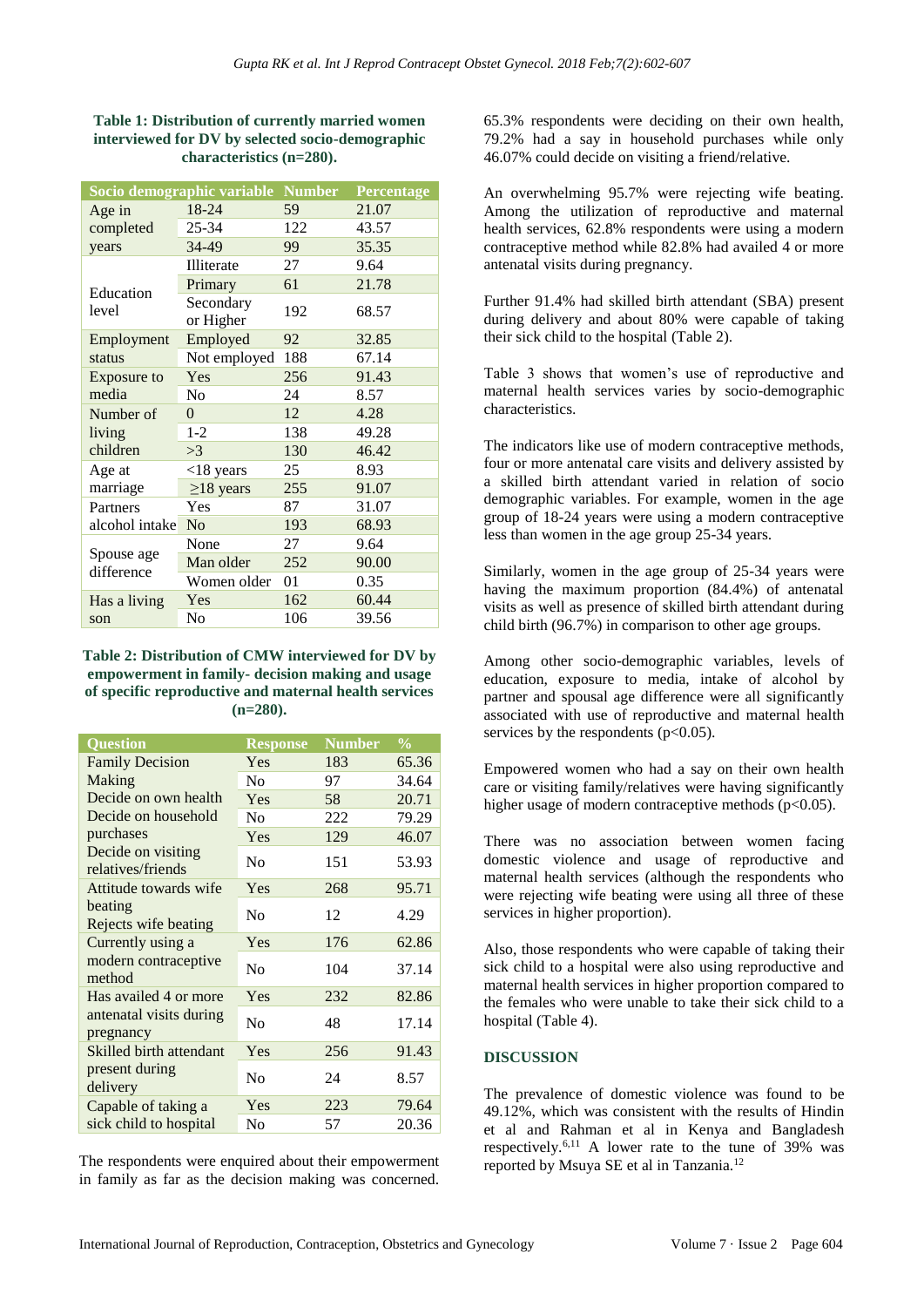# **Table 3: Relationship of women's use of reproductive and maternal health services by selected socio-demographic characteristics.**

| <b>Variable</b>                  | <b>Total</b> | <b>Current use of</b><br>modern contraceptive<br>method $(n=176)$ |                               | $\mathbf{P}$<br>value | 4 or >ANC visits<br>$(n=232)$ |            | $\mathbf{p}$<br>value | <b>Skilled birth attends</b><br>during delivery<br>$(n=256)$ |                               | $\overline{P}$<br>value |
|----------------------------------|--------------|-------------------------------------------------------------------|-------------------------------|-----------------------|-------------------------------|------------|-----------------------|--------------------------------------------------------------|-------------------------------|-------------------------|
|                                  |              | Yes $(\% )$                                                       | No $\left(\frac{9}{6}\right)$ |                       | Yes $(\% )$                   | No $(\% )$ |                       | Yes $(\% )$                                                  | No $\left(\frac{9}{6}\right)$ |                         |
| Age (years)                      |              |                                                                   |                               |                       |                               |            |                       |                                                              |                               |                         |
| 18-24                            | 59           | 38(64.41)                                                         | 21(35.59)                     | 0.00                  | 52(88.13)                     | 07(11.87)  | 0.00                  | 55(93.22)                                                    | 04(6.78)                      | 0.00                    |
| 25-34                            | 122          | 92(75.40)                                                         | 30(24.59)                     |                       | 103(84.42)                    | 19(15.57)  |                       | 118(96.72)                                                   | 04(3.28)                      |                         |
| 34-49                            | 99           | 46(46.46)                                                         | 53(53.54)                     |                       | 21(21.21)                     | 78(78.79)  |                       | 83(83.83)                                                    | 16(16.16)                     |                         |
| <b>Education level</b>           |              |                                                                   |                               |                       |                               |            |                       |                                                              |                               |                         |
| Illiterate                       | 27           | 9(33.33)                                                          | 18(66.67)                     | 0.00                  | 20(74.07)                     | 07(25.93)  | 0.00                  | 21(77.78)                                                    | 06(22.22)                     |                         |
| Primary                          | 61           | 31(50.81)                                                         | 30(49.18)                     |                       | 42(68.85)                     | 19(31.15)  |                       | 54(88.52)                                                    | 07(11.48)                     |                         |
| Secondary<br>or Higher           | 192          | 136(70.83)                                                        | 56(29.17)                     |                       | 170(88.54)                    | 22(11.46)  |                       | 181(94.27)                                                   | 11(5.73)                      | 0.01                    |
| <b>Employment status</b>         |              |                                                                   |                               |                       |                               |            |                       |                                                              |                               |                         |
| Employed                         | 92           | 86(93.47)                                                         | 6(6.52)                       |                       | 80(86.96)                     | 12(13.04)  |                       | 88(95.65)                                                    | 04(4.35)                      |                         |
| <b>Not</b>                       |              |                                                                   |                               | 0.00                  |                               |            | 0.20                  |                                                              |                               | 0.07                    |
| employed                         | 188          | 90(47.87)                                                         | 98(52.13)                     |                       | 152(80.85)                    | 36(19.15)  |                       | 168(89.36)                                                   | 20(10.64)                     |                         |
| <b>Exposure to media</b>         |              |                                                                   |                               |                       |                               |            |                       |                                                              |                               |                         |
| Yes                              | 256          | 166(64.84)                                                        | 90(35.16)                     | 0.02                  | 220(85.93)                    | 36(14.06)  | 0.00                  | 242(94.53)                                                   | 14(5.47)                      | 0.00                    |
| N <sub>o</sub>                   | 24           | 10(41.67)                                                         | 14(58.33)                     |                       | 12(50.00)                     | 12(50.00)  |                       | 14(58.33)                                                    | 10(41.67)                     |                         |
| <b>Number of living children</b> |              |                                                                   |                               |                       |                               |            |                       |                                                              |                               |                         |
| $\boldsymbol{0}$                 | 12           | 04(33.33)                                                         | 8(66.67)                      |                       | 08(66.66)                     | 04(33.33)  | 0.10                  | 06(50.00)                                                    | 06(50.00)                     | 0.00                    |
| $1 - 2$                          | 138          | 92(66.67)                                                         | 46(33.33)                     | 0.06                  | 120(86.95)                    | 18(13.04)  |                       | 128(92.75)                                                   | 10(7.25)                      |                         |
| >3                               | 130          | 80(61.53)                                                         | 50(38.46)                     |                       | 104(80.00)                    | 26(20.00)  |                       | 122(93.84)                                                   | 08(6.15)                      |                         |
| Age at marriage                  |              |                                                                   |                               |                       |                               |            |                       |                                                              |                               |                         |
| $<$ 18 years                     | 25           | 16(64.00)                                                         | 9(36.00)                      |                       | 15(60.00)                     | 10(40.00)  | 0.00                  | 16(64.00)                                                    | 09(36.00)                     | 0.00                    |
| $>18$ years                      | 255          | 160(62.74)                                                        | 95(37.25)                     | 0.90                  | 217(85.09)                    | 38(14.90)  |                       | 240(94.11)                                                   | 15(5.88)                      |                         |
| <b>Partners alcohol intake</b>   |              |                                                                   |                               |                       |                               |            |                       |                                                              |                               |                         |
| Yes                              | 87           | 20(22.98)                                                         | 67(77.01)                     |                       | 52(59.77)                     | 35(40.23)  | 0.00                  | 70(80.45)                                                    | 17(19.54)                     | 0.00                    |
| N <sub>o</sub>                   | 193          | 156(80.83)                                                        | 37(19.17)                     | 0.00                  | 180(93.26)                    | 13(6.74)   |                       | 186(96.37)                                                   | 07(3.63)                      |                         |
| Spouse age difference            |              |                                                                   |                               |                       |                               |            |                       |                                                              |                               |                         |
| None                             | 27           | 26(96.29)                                                         | 01(3.70)                      |                       | 18(66.67)                     | 09(3.33)   |                       | 20(74.07)                                                    | 07(25.93)                     |                         |
| Man older                        | 252          | 150(59.52)                                                        | 102(40.48)                    | 0.00                  | 214(84.92)                    | 38(15.08)  | 0.00                  | 235(93.25)                                                   | 17(6.75)                      | 0.00                    |
| Women<br>older                   | 01           | 00(0.00)                                                          | 01(100.00)                    |                       | 00(0.00)                      | 01(100.00) |                       | 01(100.00)                                                   | 00(0.00)                      |                         |
| Has a living son                 |              |                                                                   |                               |                       |                               |            |                       |                                                              |                               |                         |
| Yes                              | 162          | 85(52.46)                                                         | 77(47.53)                     |                       | 142(87.65)                    | 20(12.35)  |                       | 157(96.91)                                                   | 05(3.09)                      | 0.29                    |
| $\rm No$                         | 106          | 91(85.84)                                                         | 15(14.15)                     | 0.00                  | 90(84.90)                     | 16(15.09)  | 0.51                  | 99(93.39)                                                    | 07(6.60)                      |                         |

## **Table 4: Women's utilization of reproductive and maternal health services by their empowerment variables (n=280).**

| <b>Variable</b>                               | <b>Current use of modern</b><br>contraceptive method<br>$(n=176)$ |              |            | $4$ or $>AP$<br><b>visits</b><br>$(n=232)$ |            | <b>Skilled birth</b><br>attends during<br>delivery $(n=256)$ |            |         |
|-----------------------------------------------|-------------------------------------------------------------------|--------------|------------|--------------------------------------------|------------|--------------------------------------------------------------|------------|---------|
|                                               |                                                                   | <b>Total</b> | N          | P value                                    | N          | P value                                                      | N          | P value |
| Decision on own                               | Yes                                                               | 183          | 143(78.14) |                                            | 151(82.51) |                                                              | 163(89.07) | 0.68    |
| health                                        | N <sub>o</sub>                                                    | 97           | 33(34.02)  | 0.00                                       | 81(83.50)  | 0.94                                                         | 93(95.87)  |         |
| Decision on                                   | Yes                                                               | 58           | 46(79.31)  |                                            | 51(87.93)  |                                                              | 52(89.65)  | 0.90    |
| household purchases                           | N <sub>o</sub>                                                    | 222          | 130(58.55) | 0.09                                       | 181(81.53) | 0.72                                                         | 204(91.89) |         |
| Decision on visiting<br>relatives/friends     | Yes                                                               | 129          | 111(86.04) | 0.00                                       | 112(86.82) | 0.62                                                         | 116(89.92) | 0.86    |
|                                               | N <sub>o</sub>                                                    | 151          | 65(43.04)  |                                            | 120(79.47) |                                                              | 140(92.71) |         |
| Rejects wife beating                          | Yes                                                               | 268          | 168(62.68) | 0.88                                       | 222(82.83) | 0.98                                                         | 244(91.04) | 0.82    |
|                                               | N <sub>o</sub>                                                    | 12           | 08(66.66)  |                                            | 10(83.33)  |                                                              | 12(100.00) |         |
| Capable of taking a<br>sick child to hospital | Yes                                                               | 223          | 150(67.26) | 0.13                                       | 202(90.58) | 0.02                                                         | 216(96.86) | 0.15    |
|                                               | N <sub>o</sub>                                                    | 57           | 26(45.61)  |                                            | 30(52.6)   |                                                              | 40(70.17)  |         |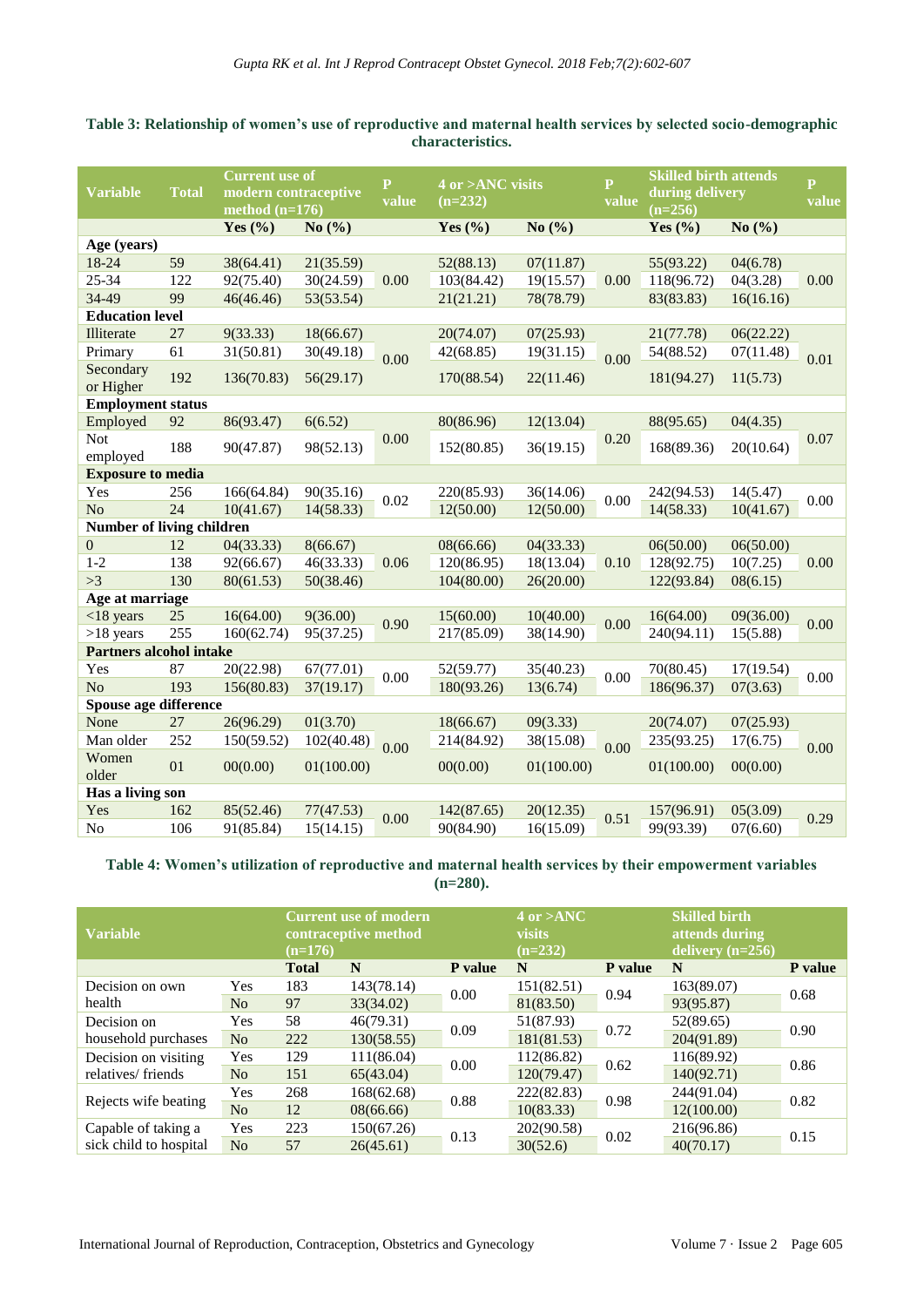Despite a constant feature in the society, domestic violence was found not to be associated with any of the reproductive and maternal health service utilization indicators, current use of modern contraceptive methods, having four or more antenatal care visits during the most recent pregnancy and delivery assisted by a skilled birth attendant. These findings are in agreement with those reported by Msuya SE et al in Tanzania and Tuladhar et al from Nepal.7,12 Kishor and Johnson didn't find an association between domestic violence and antenatal care use in seven of the nine countries reviewed in their study, but they did observe that domestic violence influenced the use of antenatal care during the first trimester.<sup>10</sup>

Lack of consistent associations between domestic violence and use of antenatal care or institutional delivery has been reported by Hindin et al.<sup>11</sup> In contrast Rahman et al reported from Bangladesh that women's experience of domestic violence was associated with 31% and 52% lower odds of utilising antenatal care during pregnancy and skilled birth attendant services during child birth respectively.<sup>6</sup> Hindin et al found that Rwandan women who had experienced domestic violence had 29% lower odds of delivering in the health facilities.<sup>11</sup> Meiksin R et al reported that overall women who experienced domestic violence were more likely than other rural women to have an unplanned pregnancy, fewer than four antenatal visits or a baby born smaller than average.<sup>13</sup> On the other hand Alio AP et al reported that women who had experienced domestic violence were significantly more likely to report that they had used contraception compared to women who hadn't experienced domestic violence.<sup>14</sup>

Among the women's empowerment indicators decision on her own health and decision to visit friends/relatives was associated with current usage of modern contraceptive methods. These results are congruence with Wado et al who also reported that decision making autonomy was positively associated with ever use of contraceptives among married women in Ethiopia.<sup>8</sup> Tuladhar et al from Nepal reported that highly empowered women were significantly more likely to have four or more antenatal visits during pregnancy compared to women with low/moderate empowerment.<sup>7</sup> However Msuya SE et al Tanzania found that women's empowerment was associated with usage of modern contraceptive, having four or more antenatal visits as well as use of skilled birth attendant during child birth.<sup>12</sup>

Use of contraception is a sensitive matter in most of the rural patriarchal societies and women most of the time needs consent from spouse before adopting a contraceptive method. To use health facilities during delivery, women need cooperation from their husbands in matters pertaining to travel and financial help in case of emergencies and health facility costs. So, strengthening women's empowerment should be a priority using mechanisms both inside and outside the health sector.

The socio-demographic variables that influenced women's utilisation of reproductive and maternal health services in the current study were age in years, education levels, exposure to media, partner's alcohol intake and spousal age difference. Consistent with the findings of the present study, results from the other developing countries have shown that educated women living in wealthier households and who live in urban areas have better utilisation of reproductive and maternal health services compared to rural and less educated women.<sup>5,15,16</sup> Need of the hour is for a multi-sectoral approach in addressing these factors to improve overall health and outcomes for women and their children.

The cross-sectional nature of the study doesn't allow the inference of causal relationships. A small sample size limited to a certain geographical area is another limitation. Domestic violence and utilization of reproductive and maternal health services rely on the respondents self-reporting and under reporting can occur.

## **CONCLUSION**

The study has revealed that instead of domestic violence, it is women's empowerment which is related to the utilization of reproductive and maternal health services with empowered women having higher levels of service utilization. Utilization of services was affected by women's literacy, exposure to media, partners alcohol intake and spouse age difference. National Health Programs particularly related to mother and child welfare have contributed to better utilization of the services by the stake holders, even in rural areas, as the results of the current study have depicted.

*Funding: No funding sources Conflict of interest: None declared Ethical approval: The study was approved by the Institutional Ethics Committee*

#### **REFERENCES**

- 1. World Health Organization. Violence against women (FRH/WHD/96.27). Geneva, Switzerland: Author; 1996. Available at http://apps.who.int/iris/bitstream/10665/63277/1/FR H\_WHD\_96.27.pdf. Accessed on 15 November 2017
- 2. Garcia-Moreno C, Jansen HA, Ellsberg M, Heise L, Watts CH. Prevalence of intimate partner violence: findings from the WHO multi-country study on women's health and domestic violence. Lancet. 2006 Oct 13;368(9543):1260-9.
- 3. WHO, and UNICEF. 2013. Countdown to 2015 Report; Maternal, Newborn and Child Survival; Accountability for Maternal, Newborn and Child Survival. Available at http://www.countdown2015mnch.org/. Accessed on 15 November 2017
- 4. Bongaarts J, Cleland J, Townsent JW, Bertrand JT, Gupta MD. Family Planning Programs for the 21st